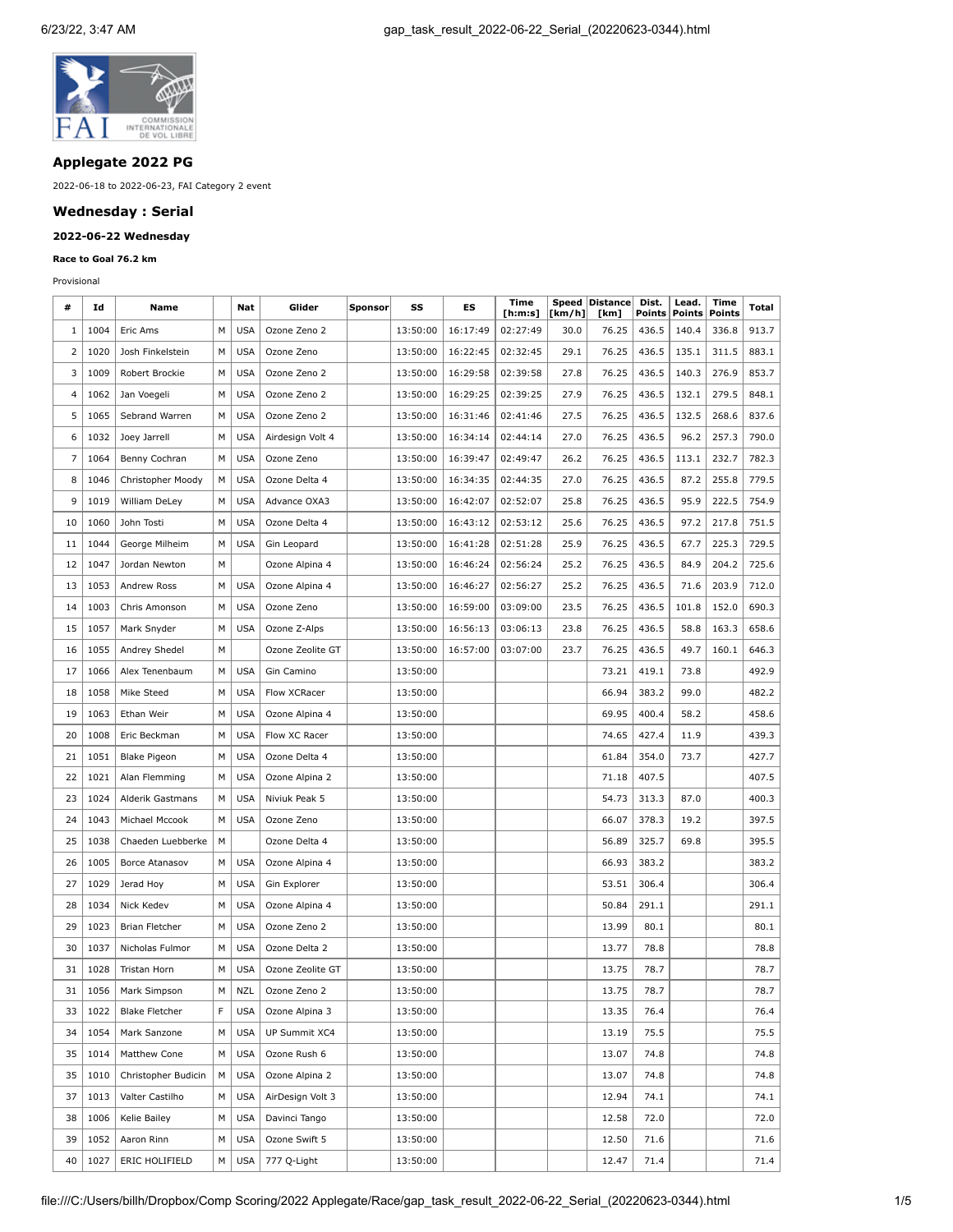# 6/23/22, 3:47 AM gap\_task\_result\_2022-06-22\_Serial\_(20220623-0344).html

| #          | Ιd   | <b>Name</b>      |   | Nat        | Glider           | Sponsor | SS       | ES | Time<br>[h:m:s] | $\lfloor \lfloor km/h \rfloor \rfloor$ | Speed Distance<br>[km] | Dist. | Lead. | Time<br>Points   Points   Points | Total |
|------------|------|------------------|---|------------|------------------|---------|----------|----|-----------------|----------------------------------------|------------------------|-------|-------|----------------------------------|-------|
| 41         | 1035 | Steven Young     | М | <b>USA</b> | Nova Triton      |         | 13:50:00 |    |                 |                                        | 11.57                  | 66.3  |       |                                  | 66.3  |
| 42         | 1061 | David Van Wyke   | м | <b>USA</b> | Gradient Aspen 6 |         | 13:50:00 |    |                 |                                        | 9.24                   | 52.9  |       |                                  | 52.9  |
| 43         | 1041 | Vincent Marrot   | M |            | Flow Fusion      |         | 13:50:00 |    |                 |                                        | 6.70                   | 38.4  |       |                                  | 38.4  |
| 44         | 1007 | <b>Brad Bass</b> | М | <b>USA</b> | Ozone Delta 3    |         |          |    |                 |                                        | 5.00                   | 28.6  |       |                                  | 28.6  |
| 44         | 1042 | Carl Martell     | м | <b>USA</b> | Dudek Colt2      |         |          |    |                 |                                        | 5.00                   | 28.6  |       |                                  | 28.6  |
| <b>ABS</b> | 1036 | Pamela Kinnaird  |   | <b>USA</b> | Ozone Alpina 4   |         |          |    |                 |                                        |                        |       |       |                                  | 0.0   |

Results include only those pilots where ca:Serial equals 1

## **Task definition**

| No   | Leg Dist.        | Id            | Radius             | Open  | Close | <b>Coordinates</b>            | Altitude |
|------|------------------|---------------|--------------------|-------|-------|-------------------------------|----------|
| 1    | $0.0$ km         | <b>WDLAUN</b> | $400 \text{ m}$    | 12:50 | 15:00 | Lat: 42.23135 Lon: -123.00361 | 1164 m   |
| 2 SS | $1.2 \text{ km}$ | <b>WOODRA</b> | $2000 \; m$        | 13:50 | 18:00 | Lat: 42.22307 Lon: -123.00254 | 1260 m   |
| 3    | 23.0 km          | <b>GRANTS</b> | 3500 m             | 13:50 | 18:00 | Lat: 42.37915 Lon: -123.2548  | 1164 m   |
| 4    | 57.2 km          | <b>EMG-LK</b> | 20000 m            | 13:50 | 18:00 | Lat: 42.15233 Lon: -122.62464 | 695 m    |
| 5 ES | 75.2 km          | EMG-LK        | $2000 \; m$        | 13:50 | 18:00 | Lat: 42.15233 Lon: -122.62464 | 695 m    |
| 6    | 76.2 km          | EMG-LK        | $1000 \; \text{m}$ | 13:50 | 18:00 | Lat: 42.15233 Lon: -122.62464 | 695 m    |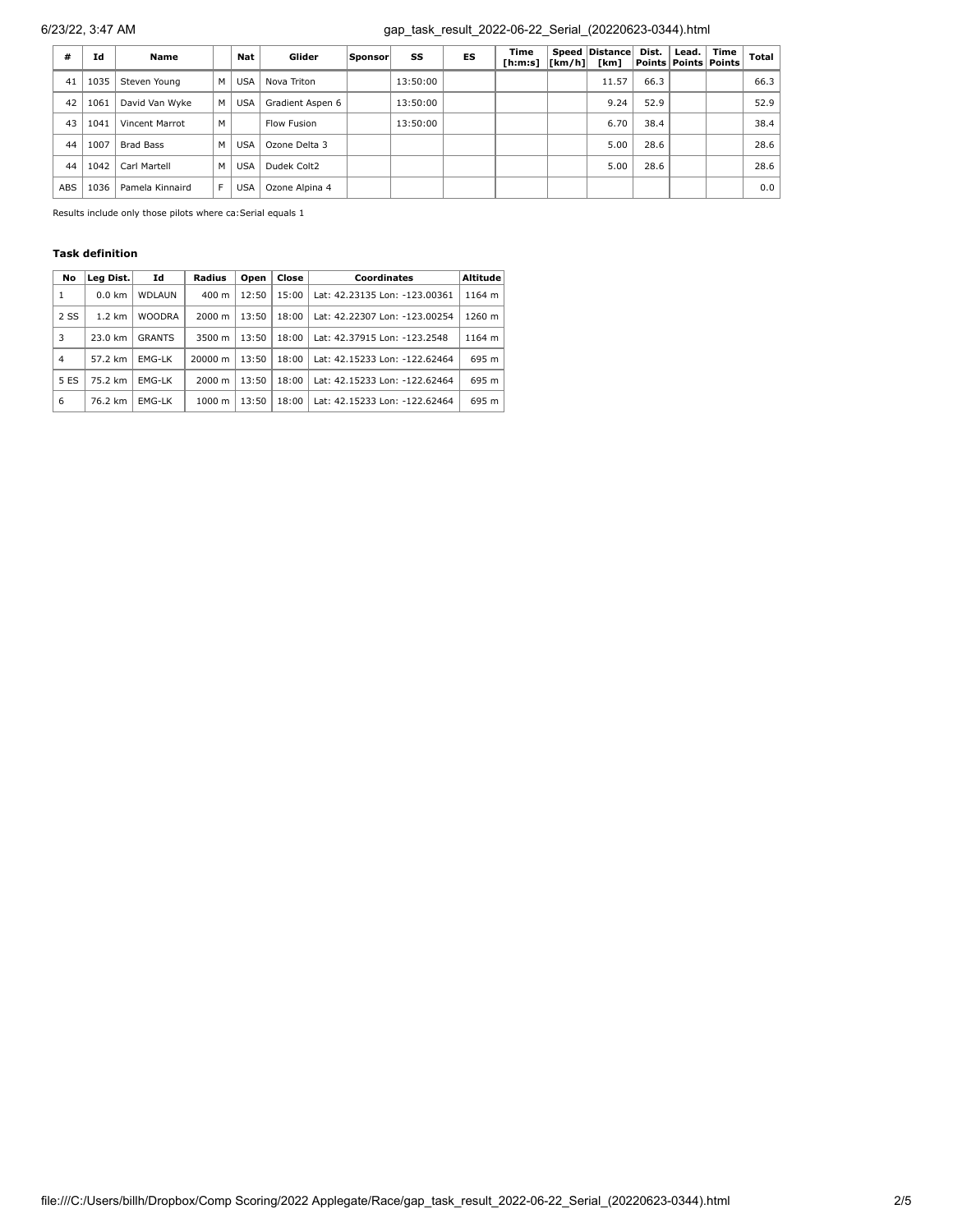### **Pilots not yet processed (NYP)**

| Id   | Name                      |  |  |  |  |  |
|------|---------------------------|--|--|--|--|--|
| 1017 | Justin Caprari            |  |  |  |  |  |
| 1040 | <b>FRANCISCO MANTARAS</b> |  |  |  |  |  |
| 1049 | Marc Pelberg              |  |  |  |  |  |
| 1059 | Tim Taylor                |  |  |  |  |  |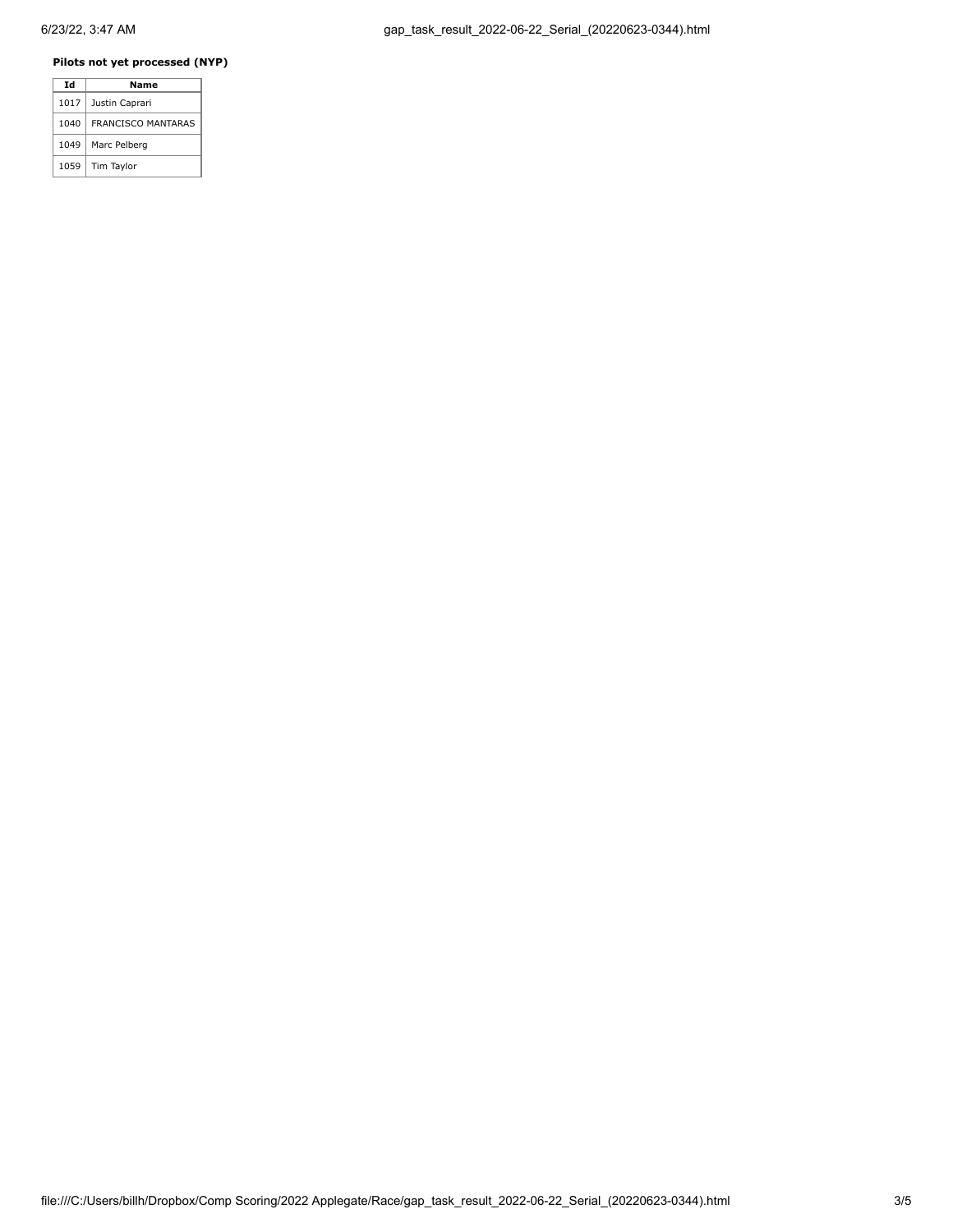#### **Task statistics**

| param                           | value                     |
|---------------------------------|---------------------------|
| ss_distance                     | 74.009                    |
| task_distance                   | 76.247                    |
| launch_to_ess_distance          | 75.247                    |
| no_of_pilots_present            | 58                        |
| no_of_pilots_flying             | 58                        |
| no_of_pilots_lo                 | 33                        |
| no_of_pilots_reaching_nom_dist  | 35                        |
| no_of_pilots_reaching_es        | 26                        |
| no_of_pilots_reaching_goal      | 25                        |
| sum_flown_distance              | 3063.997                  |
| best_dist                       | 76.247                    |
| best_time                       | 2.2942                    |
| worst_time                      | 3.15                      |
| qnh_setting                     | 1013.25                   |
| no_of_pilots_in_competition     | 63                        |
| no_of_pilots_landed_before_stop | 0                         |
| sum_dist_over_min               | 2783.997                  |
| sum_real_dist_over_min          | 2783.997                  |
| sum_flown_distances             | 3063.997                  |
| best_real_dist                  | 76.247                    |
| last_finisher_start_time        | 2022-06-22T13:50:00-07:00 |
| last_start_time                 | 2022-06-22T13:50:00-07:00 |
| first_start_time                | 2022-06-22T13:50:00-07:00 |
| first_finish_time               | 2022-06-22T16:07:39-07:00 |
| max_time_to_get_time_points     | 3.8088                    |
| goalratio                       | 0.431                     |
| arrival_weight                  | 0                         |
| departure_weight                | 0                         |
| leading_weight                  | 0.162                     |
| time_weight                     | 0.4015                    |
| distance_weight                 | 0.4365                    |
| smallest_leading_coefficient    | 1.6662                    |
| available_points_distance       | 436.5211                  |
| available points time           | 401.4789                  |
| available_points_departure      | 0                         |
| available_points_leading        | 162                       |
| available_points_arrival        | 0                         |
| time_validity                   | 1                         |
| launch_validity                 | 1                         |
| distance_validity               | 1                         |
| stop_validity                   | 1                         |
| day_quality                     | 1                         |
| ftv_day_validity                | 1                         |
| time_points_stop_correction     | 0                         |
|                                 |                           |

#### **Scoring formula settings**

| param      | value   |
|------------|---------|
| id         | GAP2021 |
| min dist   | 5       |
| nom dist   | 60      |
| nom time   | 1.5     |
| nom launch | 0.96    |